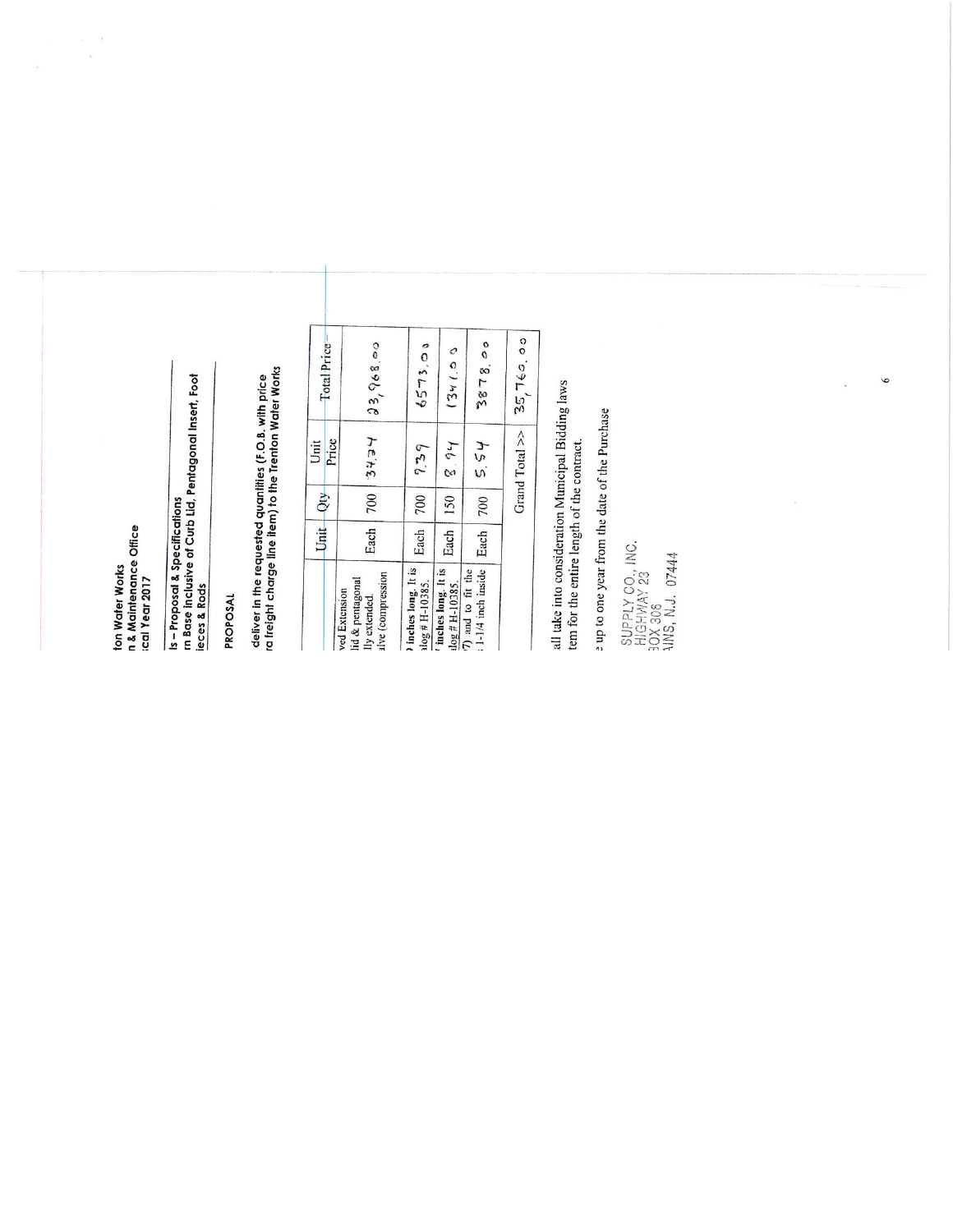Break Material Conferry

Trenton Water Works<br>Construction & Maintenance Office Fiscal Year 2017

# Curb Box Materials – Proposal & Specifications<br>Improved Extension Type with Arch Pattern Base inclusive of Curb Lid, Pentagonal Insert, Foot Pieces & Rods

## PROPOSAL

The undersigned proposes to furnished and deliver in the requested quantities (F.O.B. with price<br>for goods including the delivery with no extra freight charge line item) to the Trenton Water Works<br>Yard at 333 Courtland St,

NOTE (1): Vendors bidding for materials shall take into consideration Municipal Bidding laws requiring one bid price for each item for the entire length of the contract.

NOTE (2): The Contract shall be enforceable up to one year from the date of the Purchase Order.

**SID2017-07 FURNISH AND DELIVERY OF CURB BOX MATERIALS** 

 $\circ$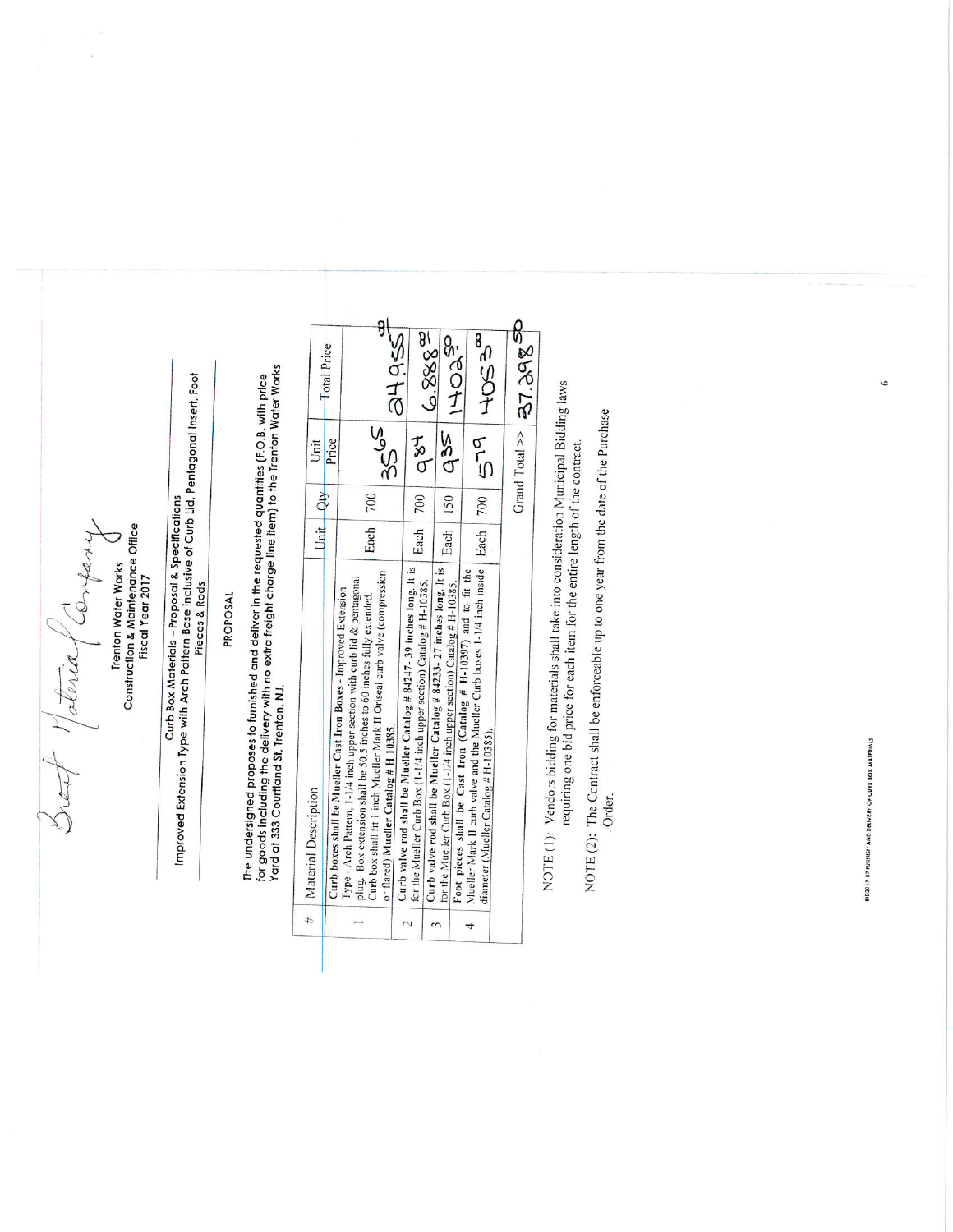what father

 $\bar{\alpha}$  $\omega \rightarrow -3$ 

# Construction & Maintenance Office<br>Fiscal Year 2017 **Trenton Water Works**

# Curb Box Materials – Proposal & Specifications<br>Improved Extension Type with Arch Pattern Base inclusive of Curb Lid, Pentagonal Insert, Foot<br>Pieces & Rods

### PROPOSAL

The undersigned proposes to furnished and deliver in the requested quantities (F.O.B. with price<br>for goods including the delivery with no extra freight charge line item) to the Trenton Water Works<br>Yard at 333 Courtland St,

| # | Material Description                                                                                                                                                                                                                                                                                                                        |            | Unit                     |                                  |
|---|---------------------------------------------------------------------------------------------------------------------------------------------------------------------------------------------------------------------------------------------------------------------------------------------------------------------------------------------|------------|--------------------------|----------------------------------|
|   |                                                                                                                                                                                                                                                                                                                                             | Unit   Qty | Price                    | Total Price                      |
|   | Curb box shall fit 1 inch Mueller Mark II Oriseal curb valve (compression<br>Type - Arch Pattern, 1-1/4 inch upper section with curb lid & pentagonal<br>Curb boxes shall be Mueller Cast Iron Boxes - Improved Extension<br>plug. Box extension shall be 50.5 inches to 60 inches fully extended.<br>or flared) Mueller Catalog # H 10385. | Each   700 | 15.74                    | $-35,018,0$                      |
|   | Curb valve rod shall be Mueller Catalog # 84247-39 inches long. It is<br>for the Mueller Curb Box (1-1/4 inch upper section) Catalog # H-10385.                                                                                                                                                                                             |            | Each 700 $\alpha$ , $54$ | 0888.00                          |
|   | Curb valve rod shall be Mueller Catalog # 84233-27 inches long. It is<br>for the Mueller Curb Box (1-1/4 inch upper section) Catalog # H-10385.                                                                                                                                                                                             |            | $-250$   $-150$   $-35$  | 140.7200                         |
|   | Mueller Mark II curb valve and the Mueller Curb boxes 1-1/4 inch inside   Each   700<br>Foot pieces shall be Cast Iron (Catalog # H-10397) and to fit the<br>diameter (Mueller Catalog # H-10385).                                                                                                                                          |            | 5,80                     | $40\omega$                       |
|   |                                                                                                                                                                                                                                                                                                                                             |            |                          | Grand Total >> $\Big  37, 373$ . |

NOTE (1): Vendors bidding for materials shall take into consideration Municipal Bidding laws requiring one bid price for each item for the entire length of the contract.

NOTE (2): The Contract shall be enforceable up to one year from the date of the Purchase Order.

 $\bar{\nu}$ 

81D2017-07 FURNISH AND DELIVERY OF CURB BOX MATERIALS

 $\circ$